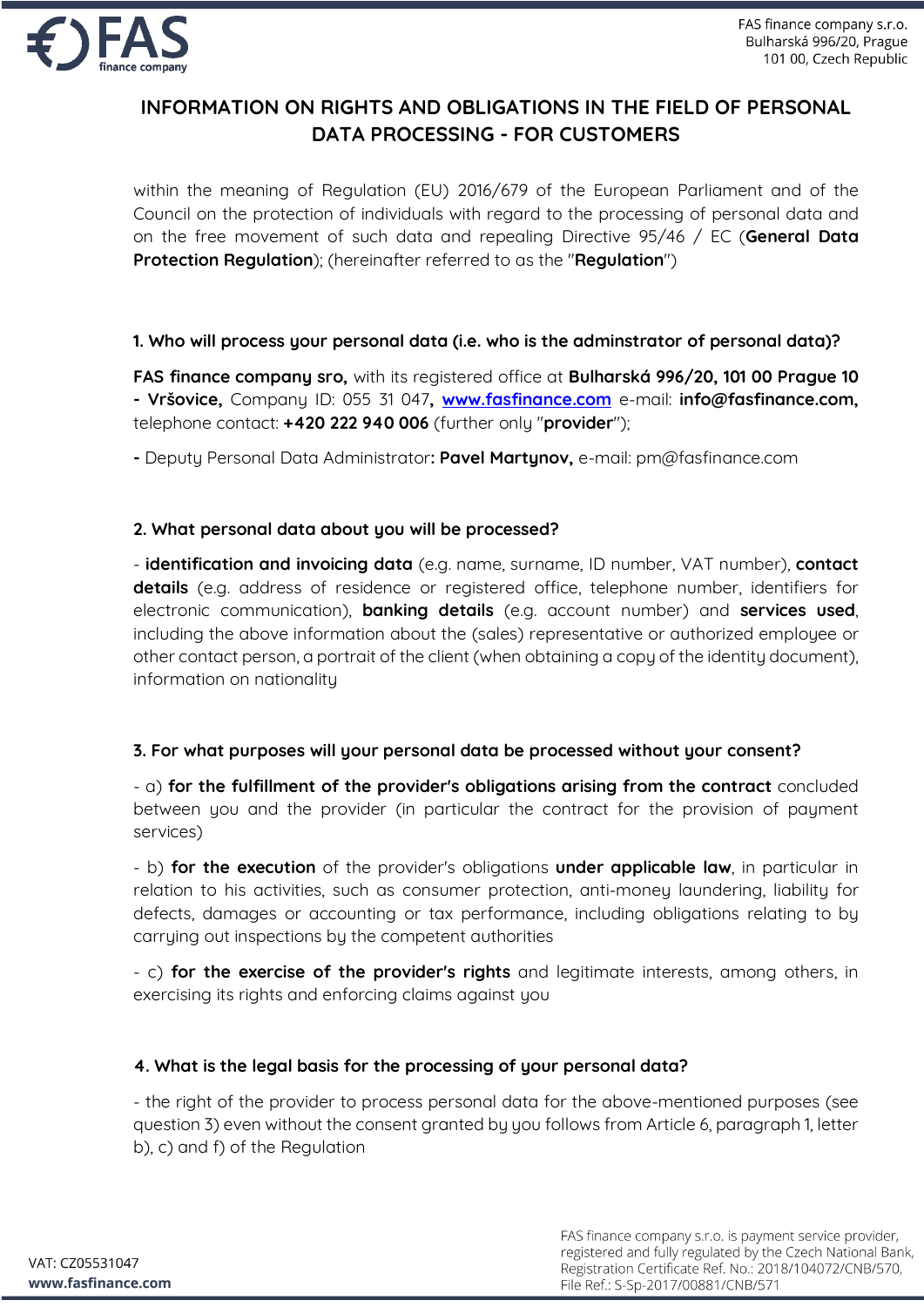

## **5. How long will your personal data be processed?**

- Your personal data will be processed for the entire duration of the contractual relationship between you and the provider and after its termination for the duration of limitation periods, statutory periods and periods designated for archiving in accordance with legal regulations, but no longer than ten years from the end of the accounting period, in which the last contractual relationship has terminated, unless the legal regulation stipulates a longer period and if after the expiry of this period any of the purposes for which personal data can continue to be processed will not last (e.g. ongoing court or execution proceedings)

- after the above deadlines, your personal data will be irreversibly deleted or destroyed.

#### **6. Who will or may be the recipient of your personal data?**

- public authorities, executors, lawyers, tax advisers, accountants, courts and other relevant supervisory and financial authorities; We may share your personal information with our business partners who provide services on our behalf and based on our instructions; We may also share your personal information with others we work with, such as external consultants and translators; with your consent, other persons may also be the recipient; Your personal data may also be transferred to recipients abroad in order to fulfill contractual or legal obligations, and only under the conditions set out in Article 44 et seq. regulation, if sufficient guarantees of protection of your personal data will be ensured)

## **7. From what sources will be or are the processed personal data obtained and how are they updated?**

- personal data are or will be obtained mainly from you and your (sales) representatives or other authorized persons, as well as from publicly available information, the Internet and social networks, public lists and registers, as well as from documents and communications submitted or delivered to the provider

- your personal data will be updated mainly on the basis of information received from you or your (sales) representatives or other authorized persons, as well as from publicly available information, the Internet and social networks, public lists and registers

#### **8. What basic rights do you have in relation to the processing of personal data and how can you exercise them?**

- you have the **right to process** personal data in a fair and lawful and transparent manner, for legitimate purposes, to the extent necessary and for the necessary time, while the data must be secured against unauthorized processing, accidental loss, destruction or damage, which is ensured in particular by their mechanical and electronic security (including encryption during their transmission) and the appropriate measures and procedures that are in place, including regular training of persons who have access to your personal data

- you have the **right to** free **access** to your personal data **and to confirm** whether your personal data is processed (for providing another copy or further confirmation you will be